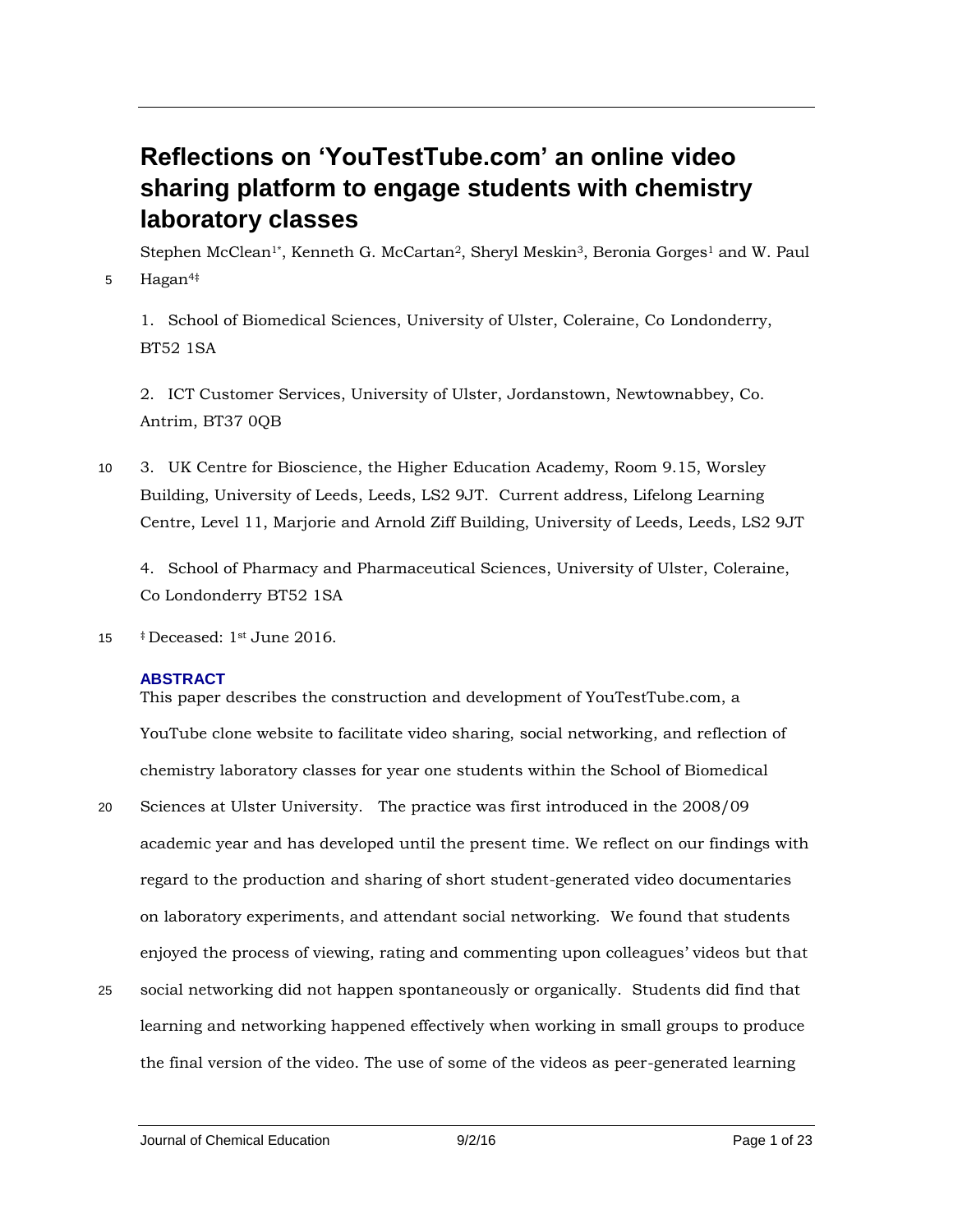objects was reported useful in helping engage year one, semester one students in their early days in tertiary education.

# 30 **ABSTRACT GRAPHIC**



AS

#### **KEYWORDS**

35 *First-Year Undergraduate / General; Laboratory Instruction; Computer-Based Learning* 

# **INTRODUCTION**

The use of video in the educational context continues apace<sup>1</sup>. Professionally produced video is commonly used as an aid to teach specific topics and is exemplified in such websites as the Journal of Visualized Experiments<sup>2</sup> and DNATube<sup>3</sup>.

10 **In a study conducted by Choi and Johnson**<sup>4</sup> the authors found significant difference in learners' motivation in terms of attention between video-based instruction and traditional text-based instruction and found video-delivered material much more memorable. As implied in constructivist theories of learning which contend that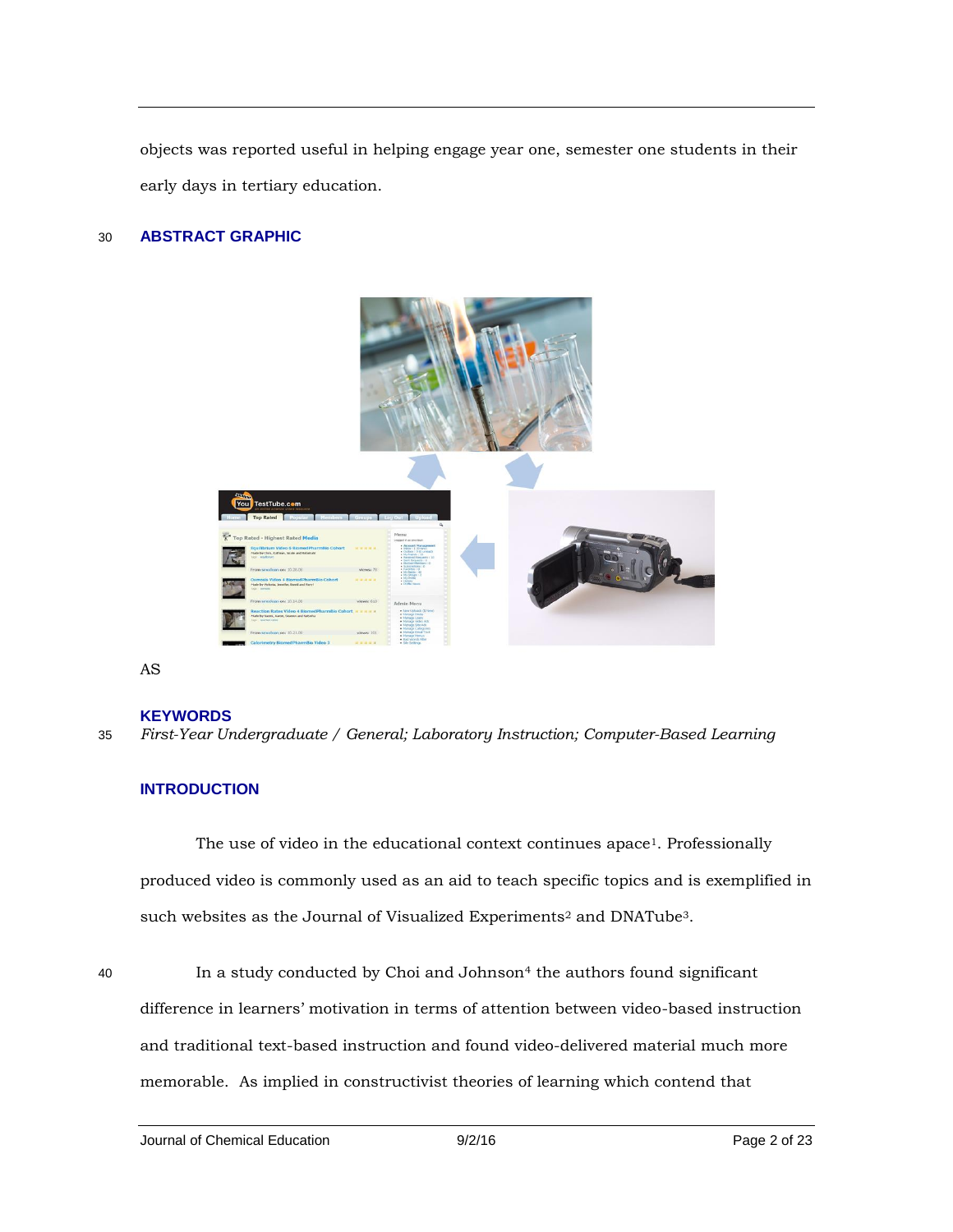learners generate knowledge and understanding from interactions between their

- 45 experiences and facts presented on a particular topic, technology such as video provides opportunities for students to engage in productive learning activities<sup>5</sup>. Hilton studied two groups of students conducting a science investigation where one group recorded their findings using a written text (posters) and the other produced videos. Quantitative results revealed greater learning gains for the video producers<sup>6</sup>.
- 50 Other studies have described how video may help prompt reflection of teaching practice<sup>7</sup> while a project on the role of live video capture on the development of student communication skills noted that the process contributed to self and peer reflection8. Berk has reviewed the use of multimedia teaching with video clips and argues that the literature to date reveals that auditory/verbal and visual/pictorial stimuli increase 55 students' memory, comprehension, and deeper learning of a topic than when either stimulus is used by itself9.

While video generated by professionals, academics or students is often hosted on the closed environment of the institutional virtual learning environment (VLE), the phenomenon of video sharing on sites such as YouTube and Vimeo offers significant 60 potential for educational purposes  $9,10$ . However, cultural differences and the roles of teachers and learners often contribute to a variance in the use of YouTube in different learning contexts $11$ .

Smith has shown that video sites such as YouTube can be used to deliver educational resources to students, but may also facilitate students as producers in 65 uploading their own video and in turn helping foster an online chemistry community<sup>12</sup>. A similar approach has been described by Ryan who used YouTube to host studentgenerated video and discovered that overall the process engendered a high level of engagement from the student cohort<sup>13</sup>. Willmott has used student-generated video in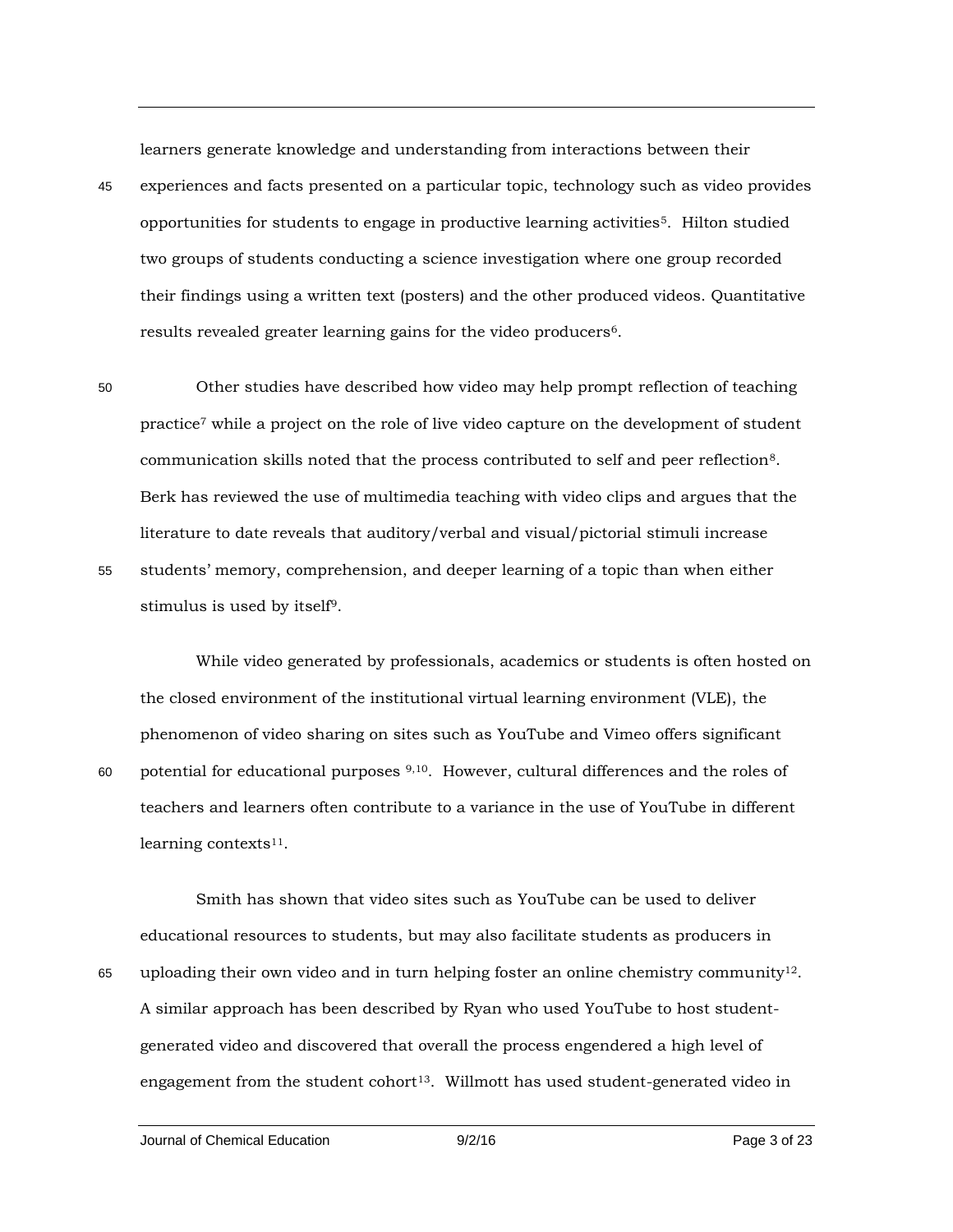the teaching of bioethics and contends that such an approach provides a means of  $70$  authentic assessment where learning is assessed through "real world" tasks<sup>14</sup>.

While YouTube and Vimeo are among the most popular video sharing sites, solutions exist which allow for the creation of video sharing websites or "YouTube clone" sites which have all the benefits of a video sharing platform, but in a manner where the site is hosted locally and authentication of students enrolling can take place in a

75 controlled manner. Software solutions include Vidiscript<sup>15</sup> and phpMotion<sup>16</sup>, or Kaltura<sup>17</sup> which is available as a building block for the VLE platform Blackboard.

## **CONTEXT OF THE CURRENT PRACTICE**

Students undertaking degrees in the biosciences at Ulster University must have a fundamental understanding of chemistry as this is foundational to other applied 80 topics in subjects such as biomedical science, dietetics, food & nutrition, human nutrition and biology. Students entering such courses sometimes have little chemistry background and for some the teaching laboratory can be a daunting experience. In these circumstances the constructivist argument for learning has weight as students incrementally and experientially build upon theory delivered in lectures combined with 85 practical application in the laboratory, within a twelve week period. Instructional video is often used to complement traditional lecture or tutorial material, and to explain practical protocols in the laboratory context.

We have introduced a number of measures to support students in their learning of chemistry in higher education, particularly in their first year of study18. Further 90 reflection on our practice led to a deeper consideration of year one chemistry practical classes. We saw these as an opportunity to enhance inclusivity and contribute to students building friendship networks and subsequently peer-support during semester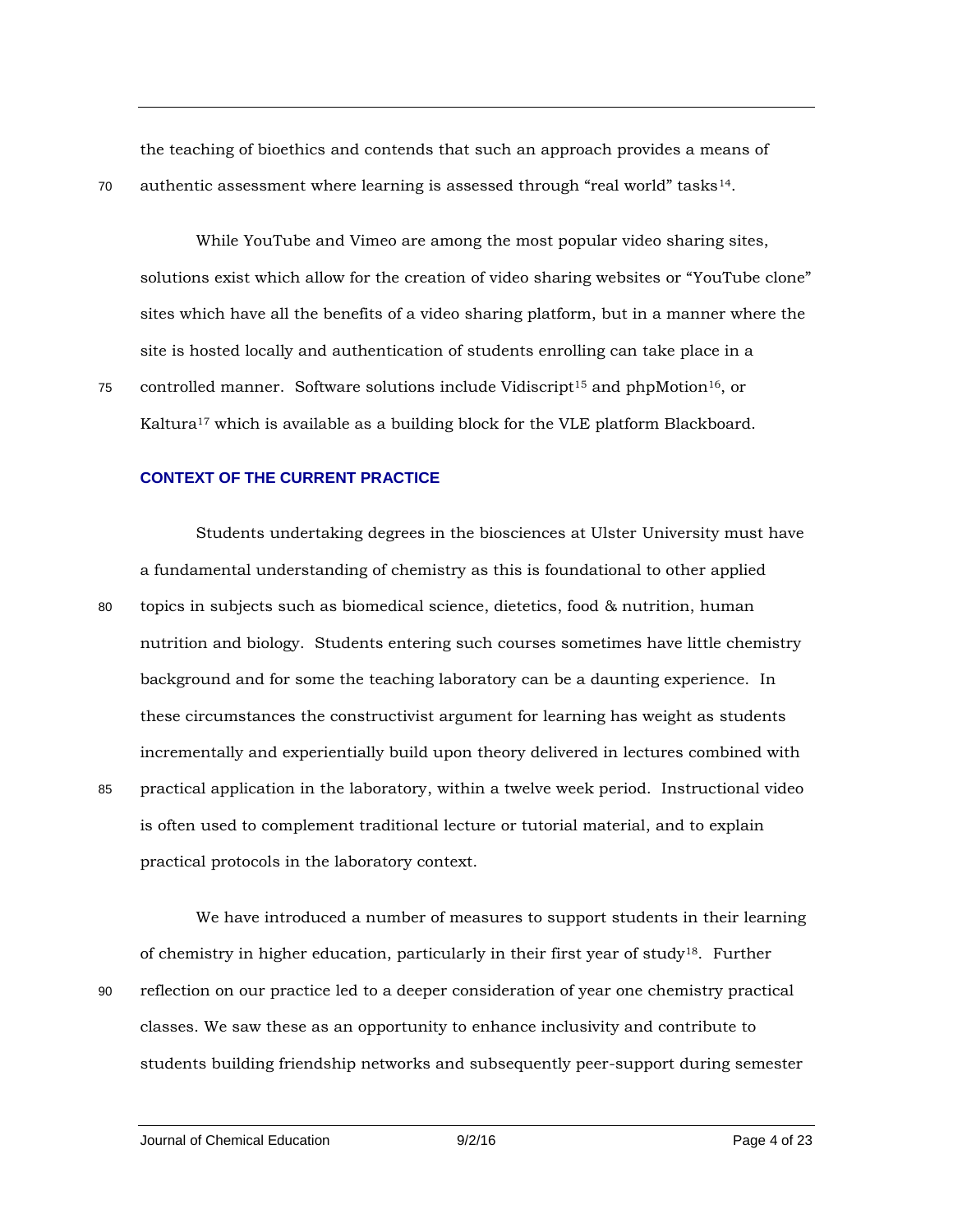one, particularly in a year one class with an average enrolment of around 150. This development was timely in the light of discipline-specific studies looking particularly at the delivery of laboratory classes in higher education,  $19-21$  and especially when some students have rated practical experiences as poor and lacking relevance  $22$ . We saw video production and sharing as a means to increase the learning value of timeintensive resource-expensive laboratory teaching sessions while contributing to the development of students' digital skills.

100 The specific evaluative questions for the YouTestTube project were;

1. Does student-generated video production and sharing enhance opportunities for active learning during and after practical classes, thereby prompting better engagement with practical work and how it relates to lectures and fits with the course content as a whole?

105 2. Can an in-house YouTube-clone website facilitate video sharing and social networking thereby helping to engender friendship networks in a large  $(n \sim 150)$  first year group with a broad range of educational backgrounds?

3. Does such an approach provide students with opportunities to develop digital video production skills, and produce reusable learning objects that could benefit their peers 110 or other groups of students?

# **DESCRIPTION OF THE PROJECT**

The project was run in the semester one year one module BMS105 Chemistry in Practice taken by students enrolled on bioscience courses within the School of Biomedical Sciences at Ulster University. The average enrolment for this module in the

115 years 2008/09 to 2014/15 was 149.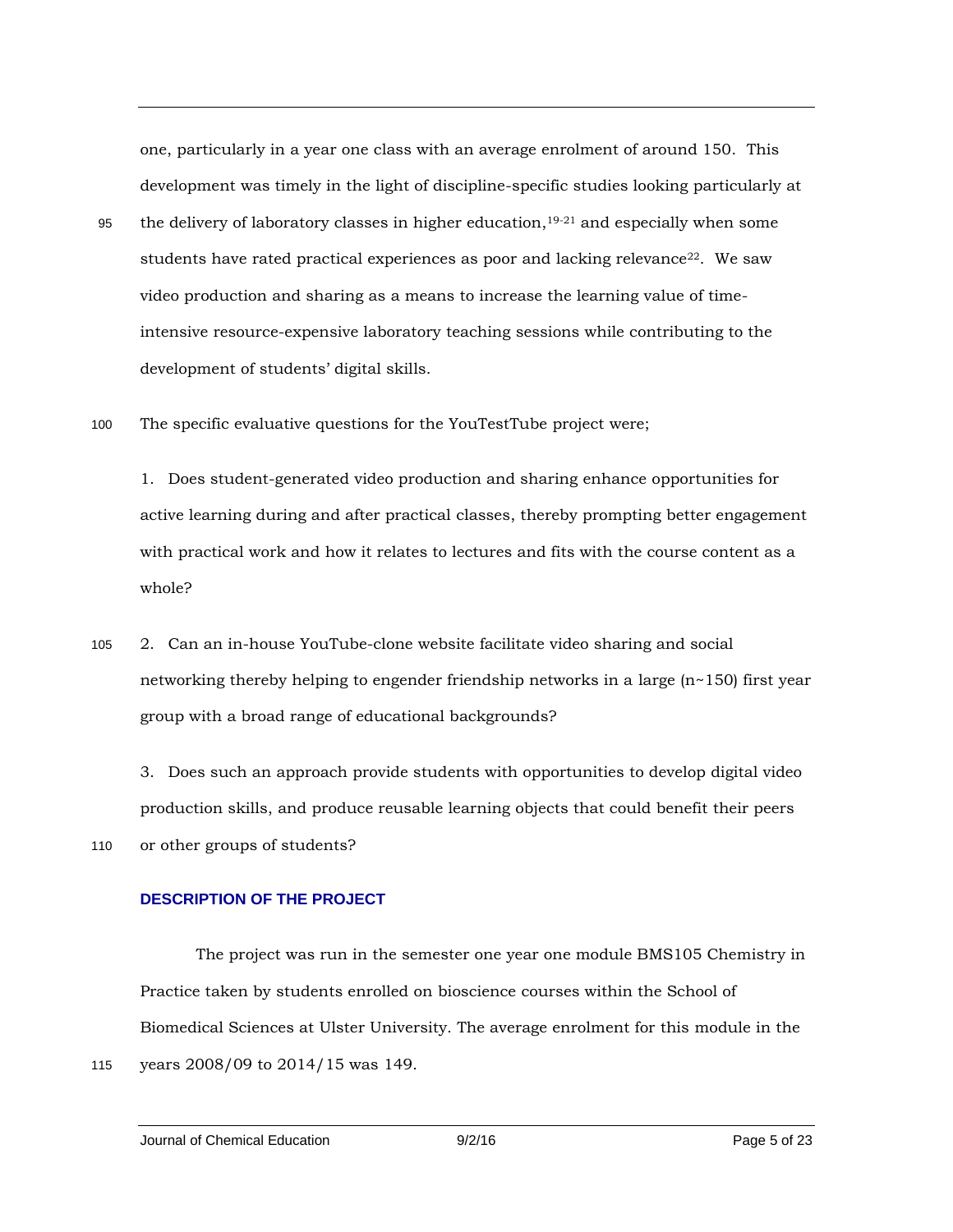## Creation of the YouTestTube Site

The project was first piloted in the 2008/09 academic year and has operated in every year since that time. A number of incremental adjustments have been made to the organization of the project, and the most current iteration is described here. An in-

- 120 house video sharing website, YouTestTube.com was built using open source Vidiscript software15. This platform allows for the uploading and sharing of videos in a manner similar to the internet video-sharing website YouTube<sup>23</sup>. The expertise of a computing officer was required for the configuration of the website initially on an in-house webserver, but the general administration of the site may be achieved using web forms
- 125 and intuitive commands to manage media and users. Staff time is required to ensure that students are enrolled correctly on the site, and to allocate cameras to groups of students during the practical session itself; however neither task has proved onerous. A screenshot of the website is shown in Figure 1.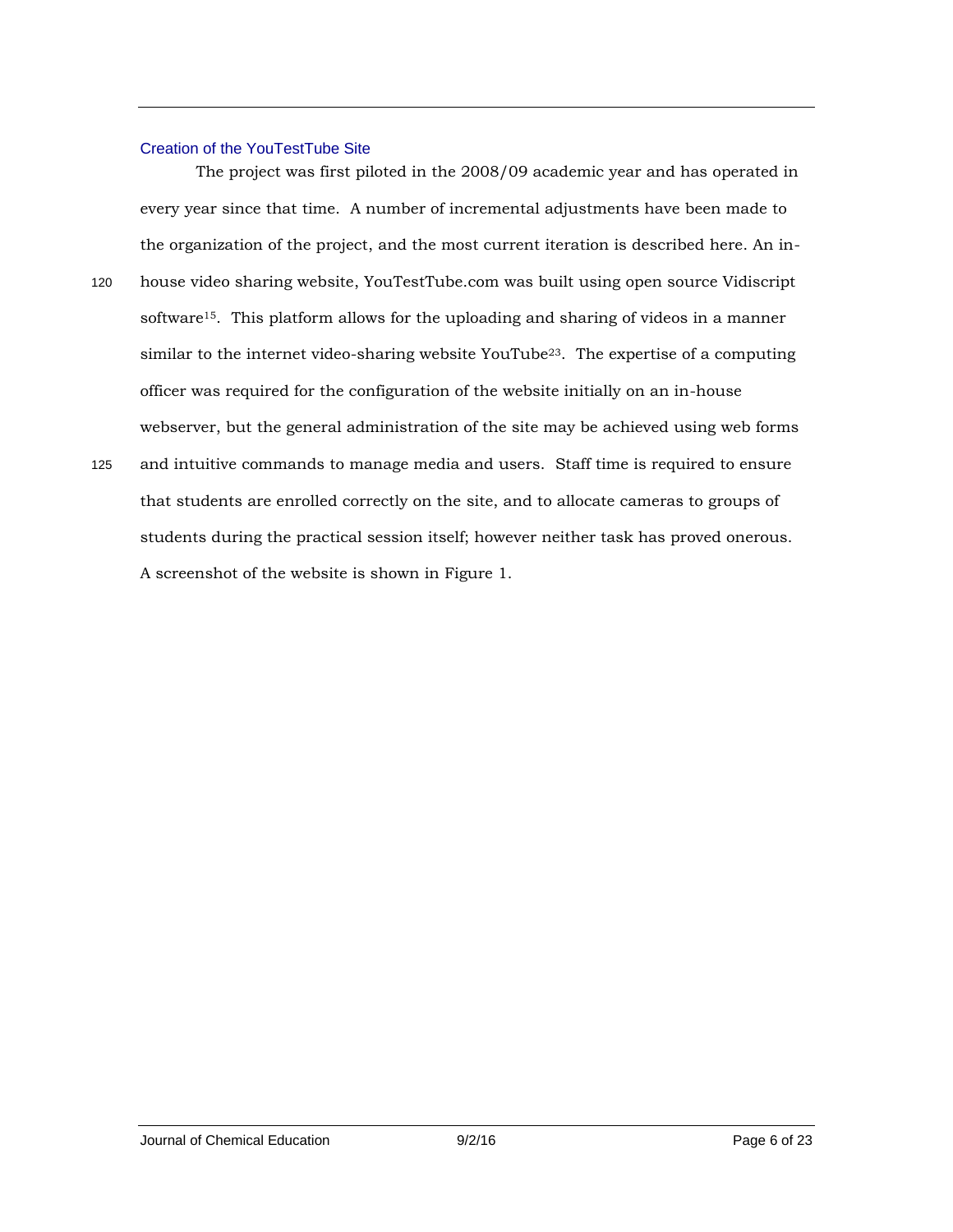

130 Figure 1. Screenshot of the YouTestTube.com website. Student names have been removed to preserve anonymity.

#### Student-Facing Activity

At the start of semester students are introduced to the YouTestTube.com website and briefed on the task they will complete. A bank of "frequently asked 135 questions" (FAQs) has accumulated over the years of the project and serves to provide clarity to students on the task to be performed. This list is provided as associated content for others interested in replicating the project in their own practice. Students register on the site with their Ulster University email address (for authentication purposes) and then join the chemistry practical group before they can view or submit

140 videos. This process provides the group with the reassurance that only the students on the module and the module teaching team have access to the site and the media from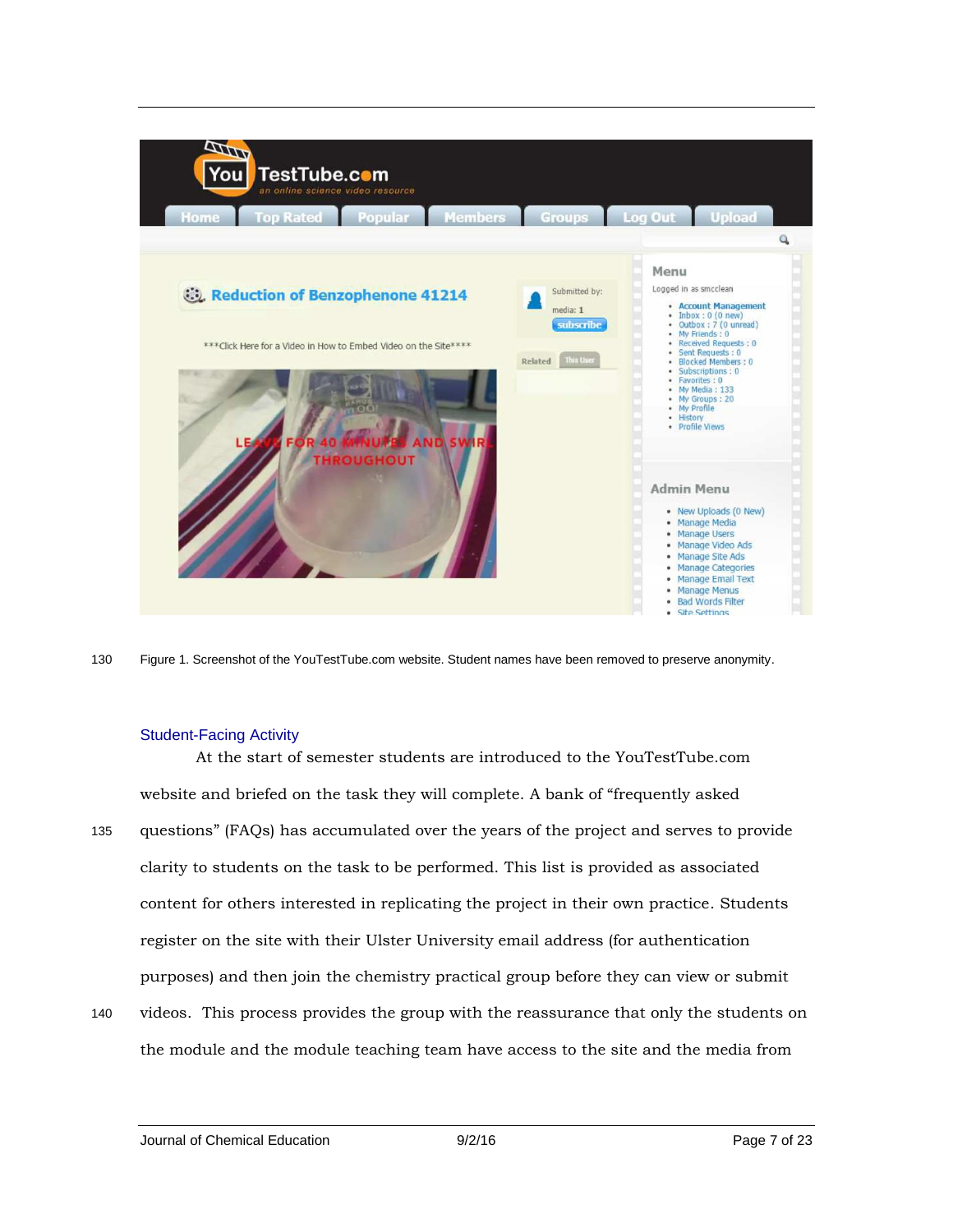their group in particular. The site is not publicly available other users. Three video cameras were available and were provided to three groups of students (each comprising three or four students) for each practical session. However, students were also

- 145 encouraged to use their own equipment (cameras, mobile phones) to capture video, if they wished to do so and this was the preferred option in the majority of cases. Access to recording equipment was rarely an issue. The video was recorded during the laboratory session, paying attention to key observations from the experiments conducted, difficulties encountered, and conclusions drawn. Students were also asked 150 to reflect on how the skills gained in the underlying aspects of chemistry fit into their overall program of study. To assist with this, a series of "reflective prompts" of things that should be covered in the video was provided to students<sup>23</sup> and is presented below. This list of prompts is also included in the supporting information.
	- What is this practical all about?

155 What skills have I learned?

- How does this practical tie-in with the lectures?
- How will this be important for other parts of my course?
- What parts of the practical were difficult?
- What was most/least enjoyable about the practical?
- 
- 160 If someone else was about to conduct this experiment again; what advice (about the practical) would I give them?

In the academic years 2008/09 to 2011/12 the footage captured by students was uploaded directly to YouTestTube by the academic in charge of the practical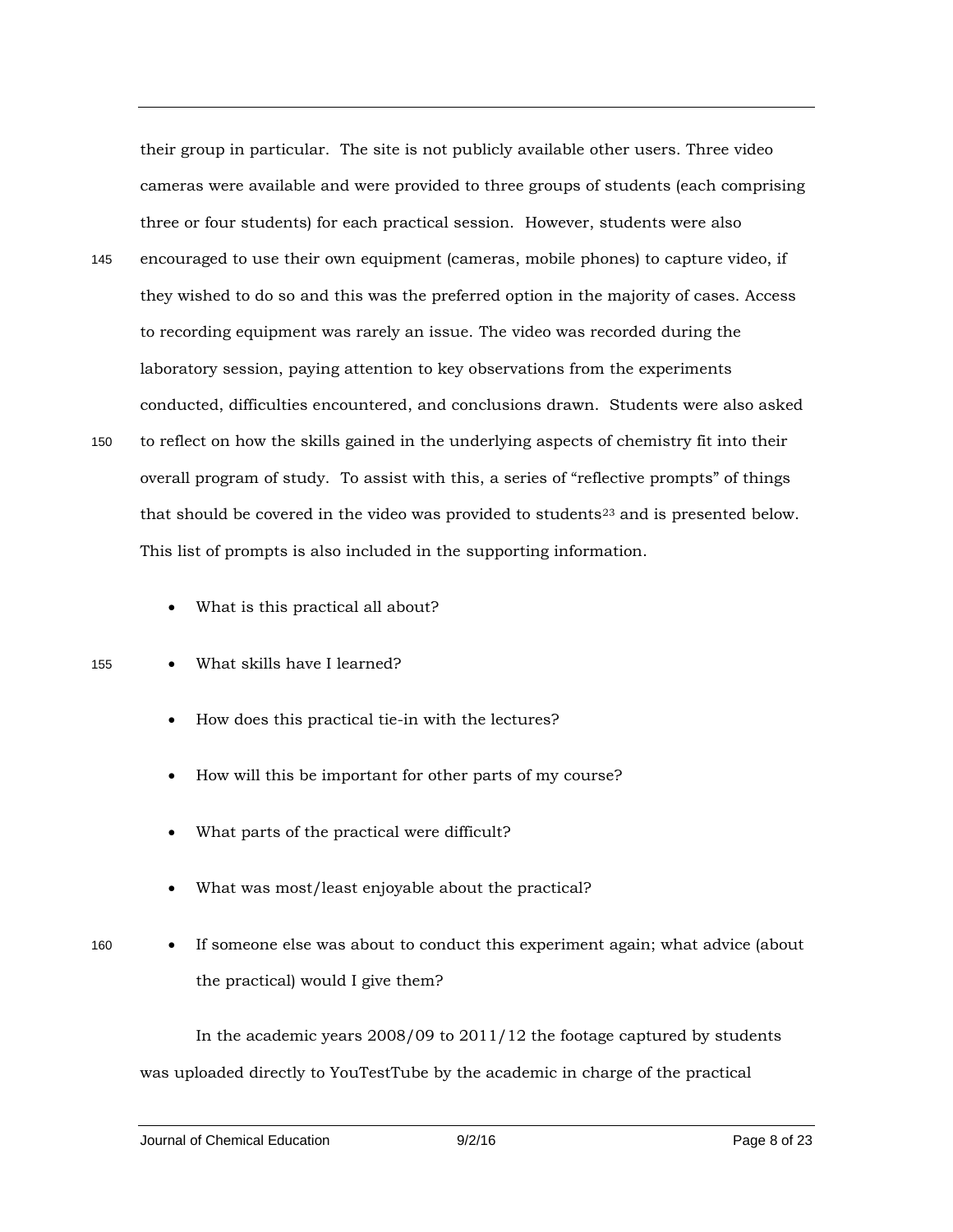session. This process was cumbersome and time consuming for the staff member and

- 165 gave students little ownership in the editing of their video. From the 2012/13 academic year onwards students leave the laboratory with their captured footage or images and then spend some time as a small team producing and uploading the final video to the YouTestTube.com site. This gives students the opportunity to take ownership of their video submission and clearly defines their role as producers of edited digital content. In
- 170 fact, students were encouraged to be creative in how they presented the final video and so no specific format was suggested to them, though exemplars from previous years were shown the group. This provided reassurance to some students who felt uncomfortable about appearing on camera and instead opted to produce an animated video or use still pictures overlaid with captions or verbal narration.

#### 175 Supporting Students in Creating Digital Video

To support students in the production of a digital video, a tutorial was offered to the module group explaining the basics of using the video editing package Windows Live Movie Maker24, which was available on all student computers at Ulster University. Further instruction was provided on uploading the final video to the YouTestTube site. 180 Some students chose to post the video to their own YouTube channel initially and then

#### Assessment of Student Activity

Students were asked to view, rate and comment on their colleagues' videos as they appeared on the YouTestTube site during the course of the module. Prizes were 185 also given at the end of semester for the most highly rated and most popular videos, to emphasise the "fun" element of the project.

embed it into the YouTestTube site; instruction was provided on how to do this.

At the end of each semester an online questionnaire was used to determine each student's individual level of engagement with the YouTestTube site, and to ensure that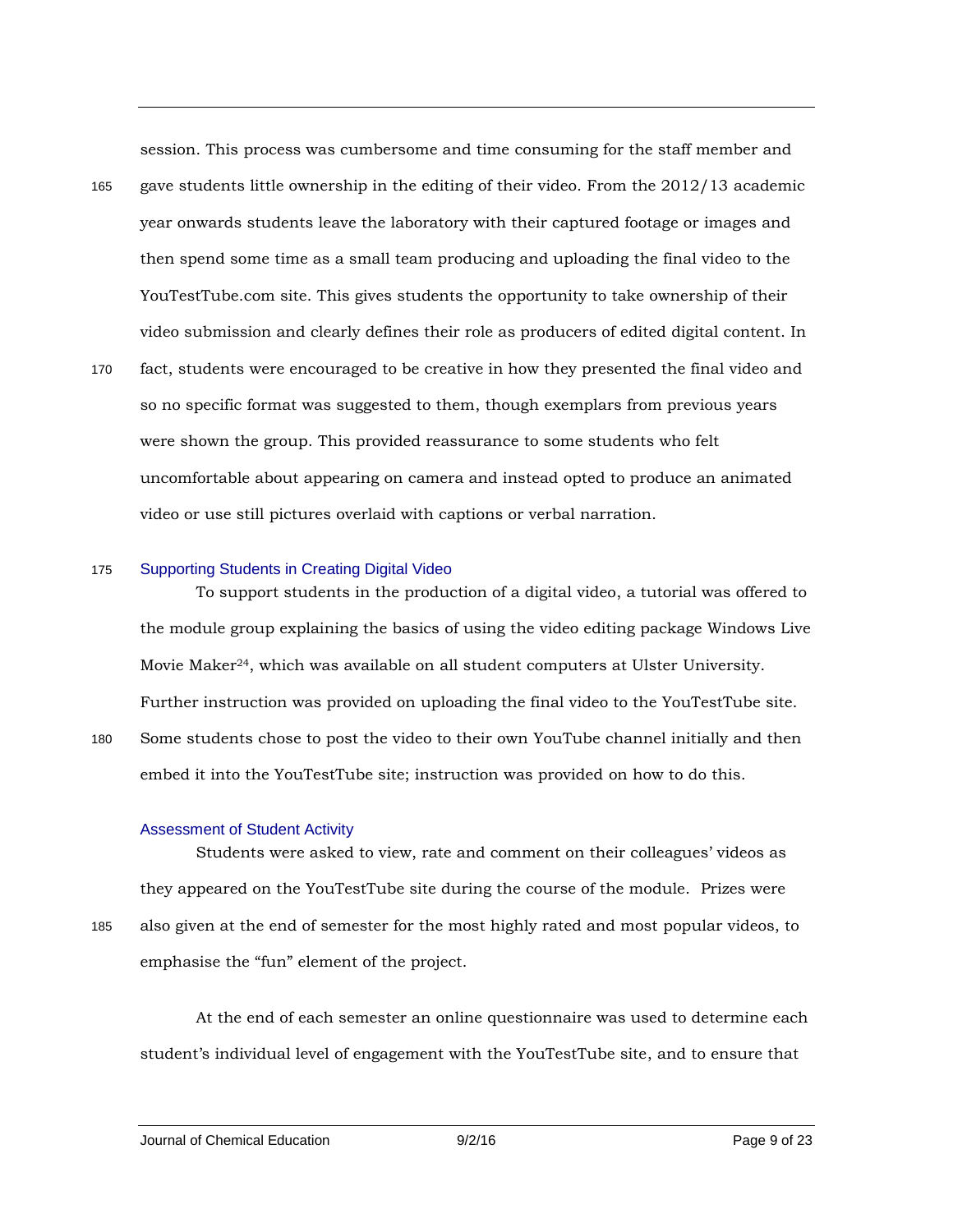they had rated, commented on, and "made friends" using the social networking 190 functions of the site.

The video-making exercise comprised one component of the overall assessment regime for the module. Students were also assessed on written accounts of practical work (five laboratory sessions in all), a practical skills examination, and summative class tests. Each of the videos was assessed by an academic member of staff against a 195 basic rubric for production, accuracy, communication and overall impact. With the agreement of the student group both the mark and feedback were communicated in the comments section for the video submission (though this might not be appropriate in all jurisdictions and is a practice that we will keep under review for the future). The same mark was provided to all group members and along with the individual mark for

200 engagement in the process (as highlighted above), contributed to the overall coursework assessment for the module.

#### Reusable Learning Objects

Selected student-generated videos are now offered to cohorts in subsequent years thereby providing a preview of the practical to be undertaken. The videos are 205 selected by academic staff based on their quality and clarity in presenting a comprehensive overview of the practical to be undertaken. This gives opportunity for new students to gain some familiarity with the practical they will conduct and the actual apparatus that will be used.

## **EVALUATION OF THE PROJECT**

210 Since its inception the format of the activity underwent incremental change, and in the 2012/13 academic year, students (n=154) were given the opportunity to edit their own material before uploading the final submission to the YouTestTube site. This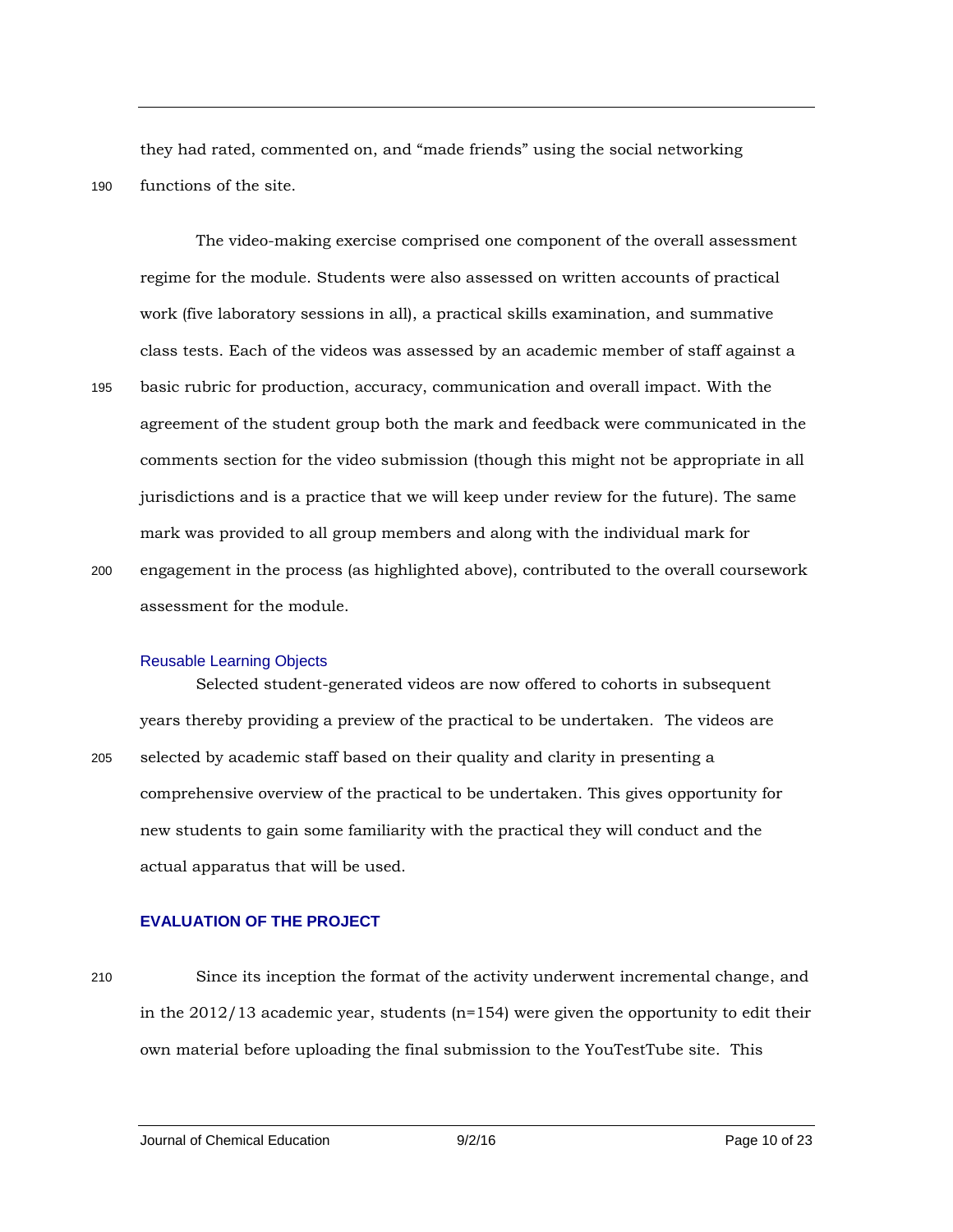process continues to the present time. Evaluation of student uptake and perception of the project in its current format, was undertaken using the following approach:

215 1. A questionnaire at the start of the semester to gauge students' prior use of video and their initial impressions of the project

2. A questionnaire administered towards the end of semester to evaluate student opinion on the use of video in practical classes. Students were advised that the surveys were anonymous and that their participation was voluntary.

220 3. Interviews with three students on their experiences of being involved in the YouTestTube activity after the module had ended.

In general our evaluation is around students' perceptions of the YouTestTube project and their own reported learning gains as a result of being involved in it.

#### Ethical Approval

225 The School of Biomedical Sciences Ethics Filter Committee at Ulster University classified this project as service evaluation and therefore ethical approval was not required.

#### Pre-Project Questionnaire

A total of 128 students of the 154 enrolled on the module took part in the pre-230 project questionnaire. The questions were designed to gauge students' previous use of video in learning and their initial impression of the task they would undertake. In all 115 out of 127 students (91% - one student did not respond) had never made a video as part of their learning experience prior to coming to university. While 86% of students were familiar with using a video camera some 66% were not familiar with editing video.

235 However, 70% had uploaded video to popular social media and networking sites such as YouTube and Facebook. This confirmed that in the main, students would be able to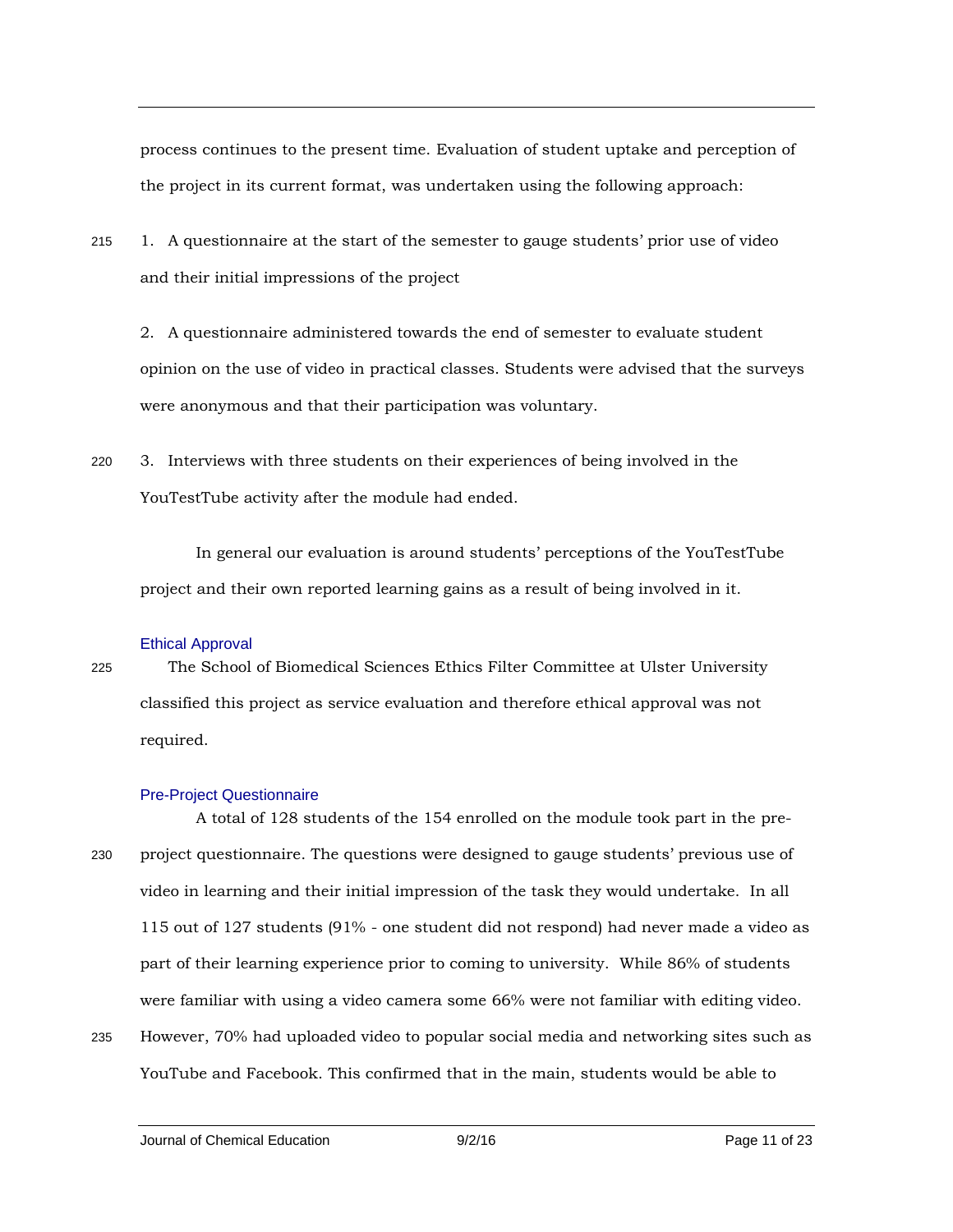cope with the technical demands of the project. When informed about the proposed video activity, 99/128 students (77%) said they were nervous or apprehensive about making a video and sharing it with the group. It transpired in talking to students that 240 there was reluctance on the part of some to appear in the video, though this concern was remedied by reassurance that a "personal appearance" was not a requirement.

With regard to learning 112/128 (88%) students agreed that video is a useful tool for learning about the practical techniques in science subjects, but a slightly lower number (101/128) 79% thought that watching videos made by their peers would be an 245 effective means of learning. A high proportion (87%) agreed that making a video would help them think more about the processes of the experiment and the associated theory. Around 71% of students felt that viewing, rating and commenting on videos would be an effective means of getting to know people on the module.

#### Post-Project Questionnaire

250 A smaller number of students (n = 98) took part in the post-activity questionnaire. In general, a high percentage of students were satisfied with the technical aspects of the YouTestTube project in their studies (see Figure 2). Students felt confident in using the video equipment and also the laboratory apparatus used as part of the practical.

255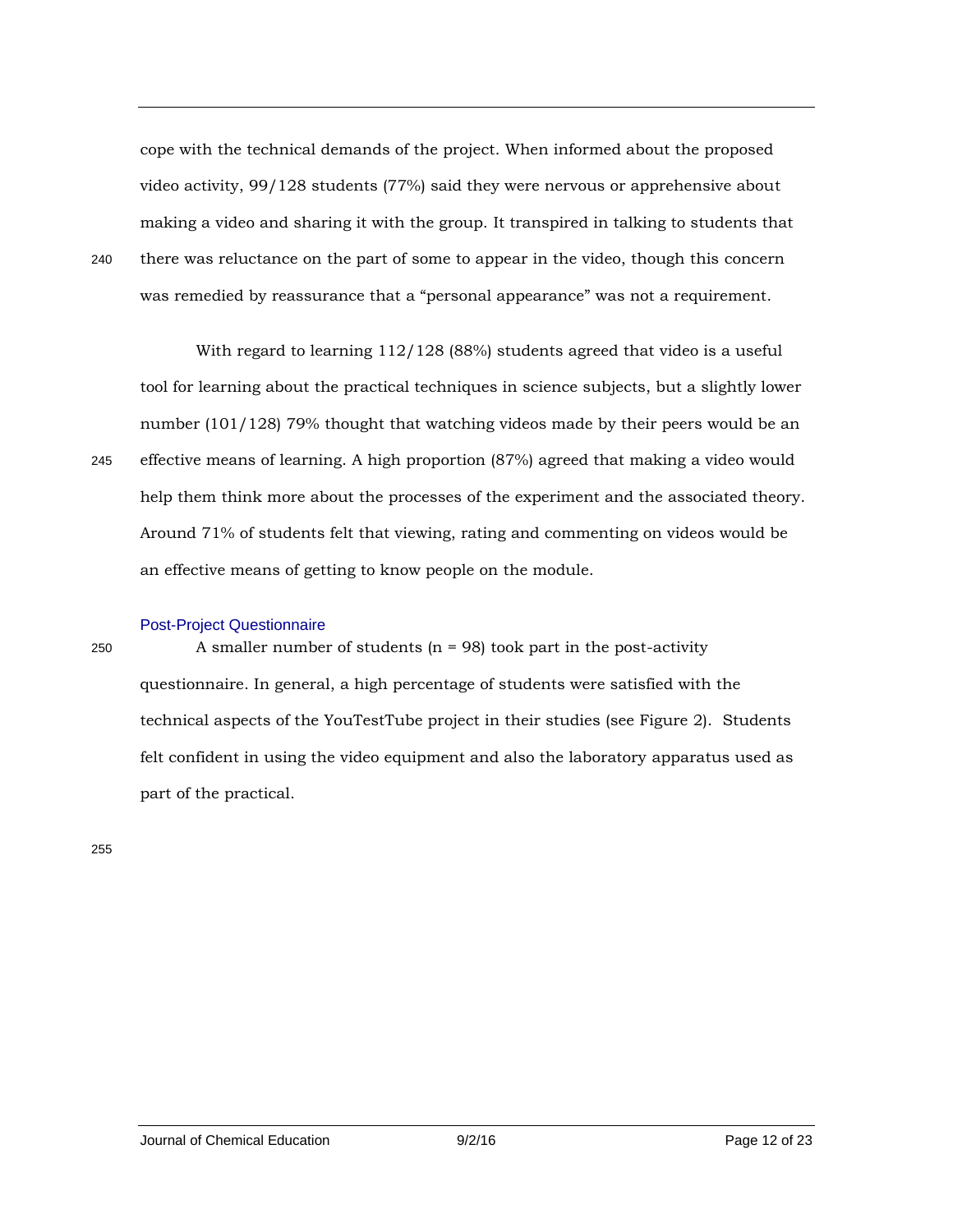

Figure 2. "Student satisfaction" responses to technical aspects of the YouTestTube project. Total number of respondents  $= 98$ ; 2012/13 academic year.

260

A majority of students (62%) enjoyed the process of creating and editing video and felt they had developed new skills as a result (see Figure 3). A majority (72%) also agreed that participation in the video project helped them make connections between the theoretical aspects of the course and the practical work in the laboratory context. 265 Fewer (58%) students agreed that the project helped them to learn from the comments of others. This is not surprising as the majority of comments posted by students tended to be social in nature and did not discuss specifically the scientific content of the video. Some students commented on the technical or production aspects of the video, but rarely the scientific content was challenged or discussed.

270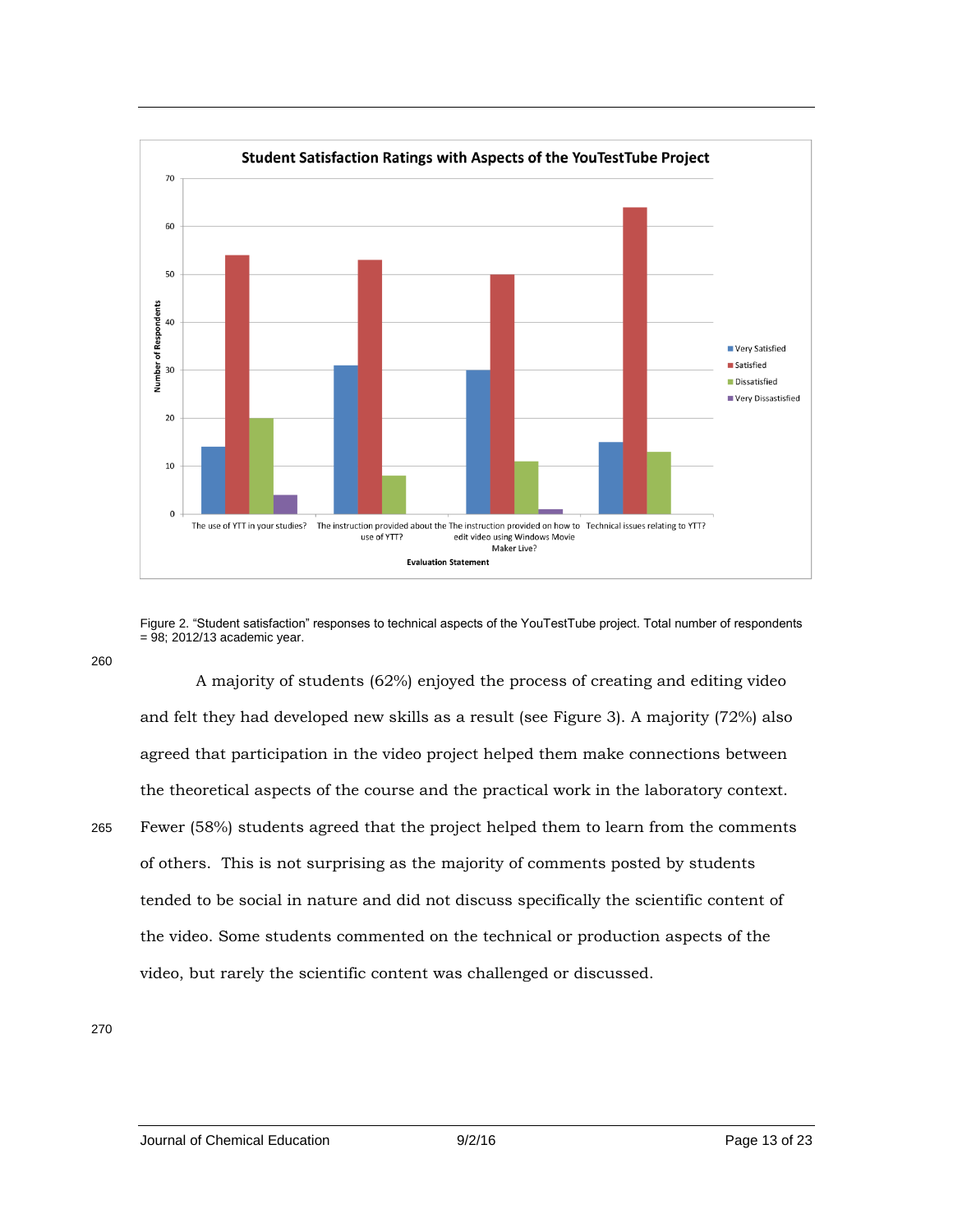

Figure 3. Student responses relating to gains with regard to skills and learning on the YouTestTube.com project. Total number of respondents = 98 2012/13 academic year.

275 Learning gains are outlined in the initial part of Figure 4 which shows that the project was successful in helping students: 1) reflect on aspects of their course, 2) improve understanding of course material and 3) increase confidence in putting forward views regarding student work (see Figure 5), albeit in a social context as highlighted above. Students were less convinced that the process helped them make friends or get 280 to know others. They were also less convinced that discussion about learning materials between students was enhanced due to participation with YouTestTube.com site (see

Figure 5).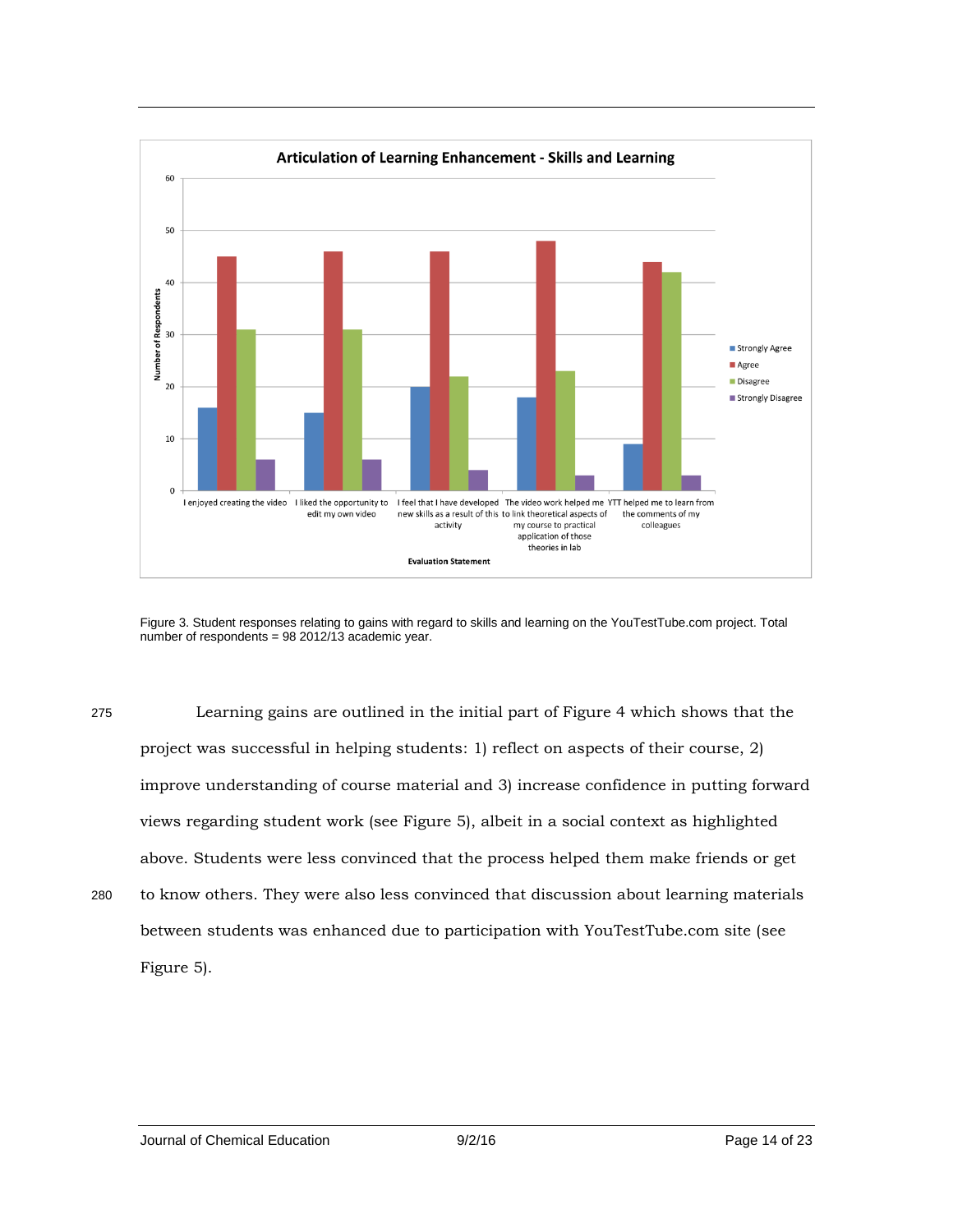

Figure 4. Student responses to peer interaction and learning aspects of the YouTestTube.com project. Total number of 285 respondents =  $98$ ; 2012/13 academic year.

Figure 4 also demonstrates that watching videos made by their colleagues in the same or previous year groups benefited students in learning about laboratory techniques. Students claim that they interacted more on this module compared to 290 other modules taken in the same semester and that the use of YouTestTube helped them learn more about the module content.

The results presented here show that while a majority of students comment positively on YouTestTube, even thinking it a good idea that the activity is assessed (Figure 4), there is a significant number of students who do not find the activity useful

295 and only 41% of students said they would like to use YouTestTube again. Some students felt that making a video was not relevant to a science degree, and in response

Journal of Chemical Education 9/2/16 Page 15 of 23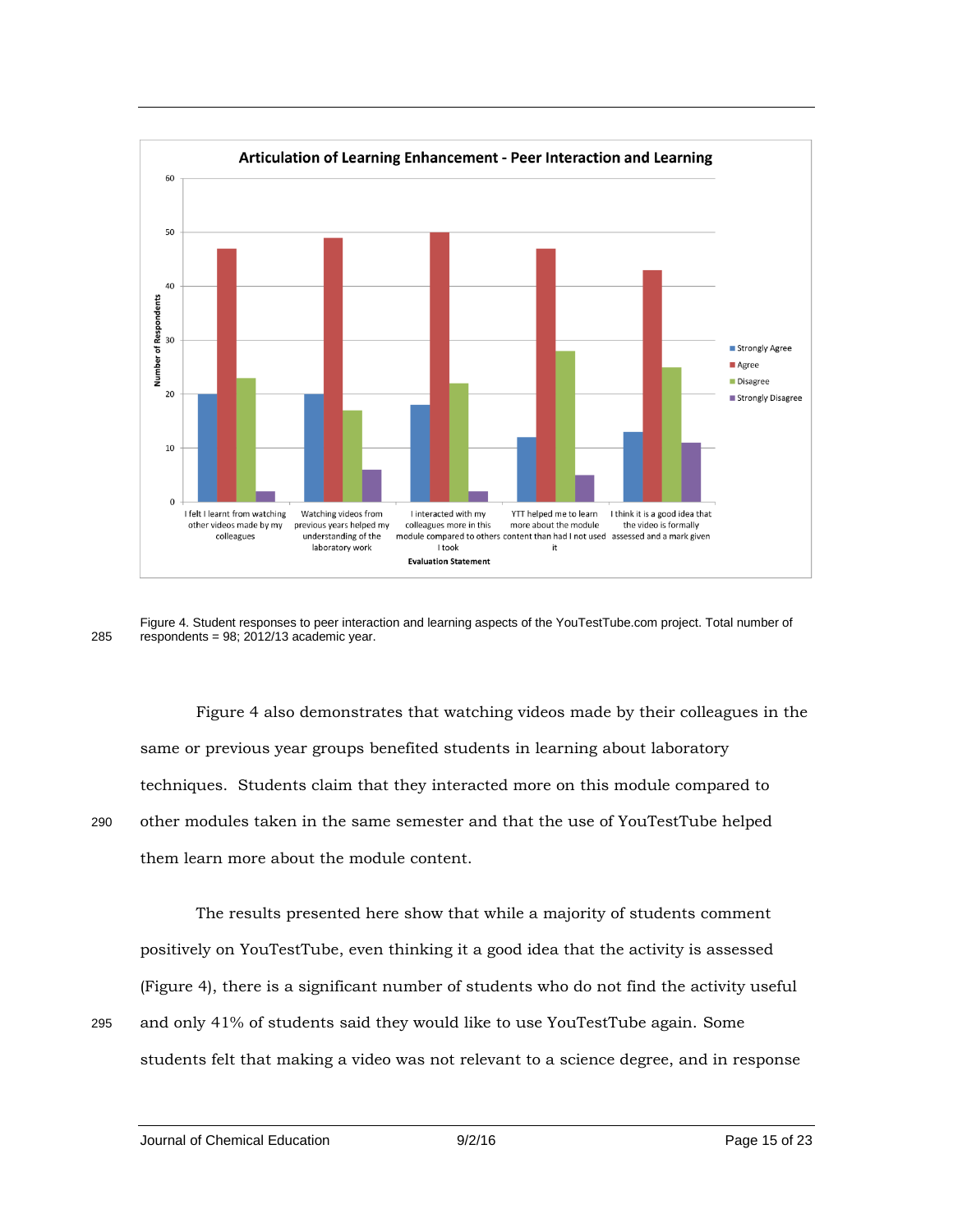

to this we have sought to articulate the benefits of such a venture in enhancing digital and communication skills.

300 Figure 5. Student responses to reflection and social interaction aspects of the YouTestTube.com project. Total number of respondents = 98; 2012/13 academic year.

In a free-response section of the questionnaire students were asked to provide comments on what they considered to be the positive and negative aspects of the

305 YouTestTube experience. Some representative comments are provided below:

# **Positive:**

"A very different aspect of presenting work."

"Being able to watch a video of practicals before completing them – allowed me to be

better prepared."

Journal of Chemical Education 9/2/16 Page 16 of 23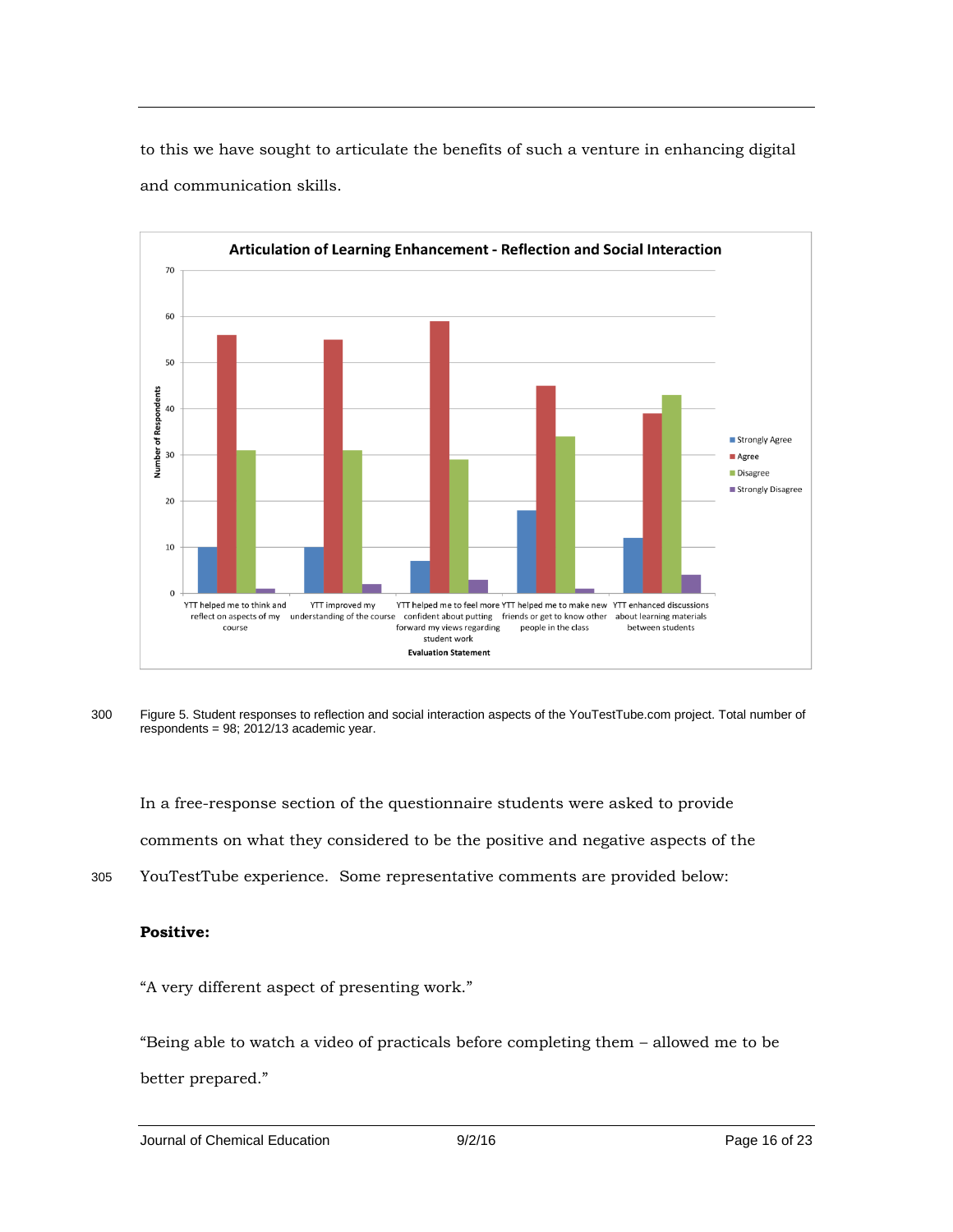310 "Provides a visual example of how to perform a specific experiment."

"Learning how to create, then edit and upload a video, something I would otherwise not know how to do."

# **Negative:**

"Time consuming"

315 "Nervous about working in front of a camera."

"To get shots for the video was an extra stress during the experiment."

"Not very social – more of a chore than a pleasure."

## Post-Project Interviews

- In post evaluation interviews with the module leader, students  $(n=3)$  noted that 320 the greatest gains on learning chemistry via YouTestTube was when they had to revisit the practical afterwards and consider how they might "storyboard" the video and explain the practical effectively to colleagues. They commented that the video activity had helped them to get to know colleagues better within the small practical group, rather than the module group *per se*. One student noted that because social
- 325 networking was part of the criteria for the activity, they took part because they had to and did not really bond well with others outside the confines of their individual practical group. This accords with the questionnaire data that indicated students did not find YouTestTube helpful in making friends in the module or in having useful conversations about module material.
- 

330 Some of the main challenges faced by students included the amount of time that is required during a normal practical session to capture video footage or photographs.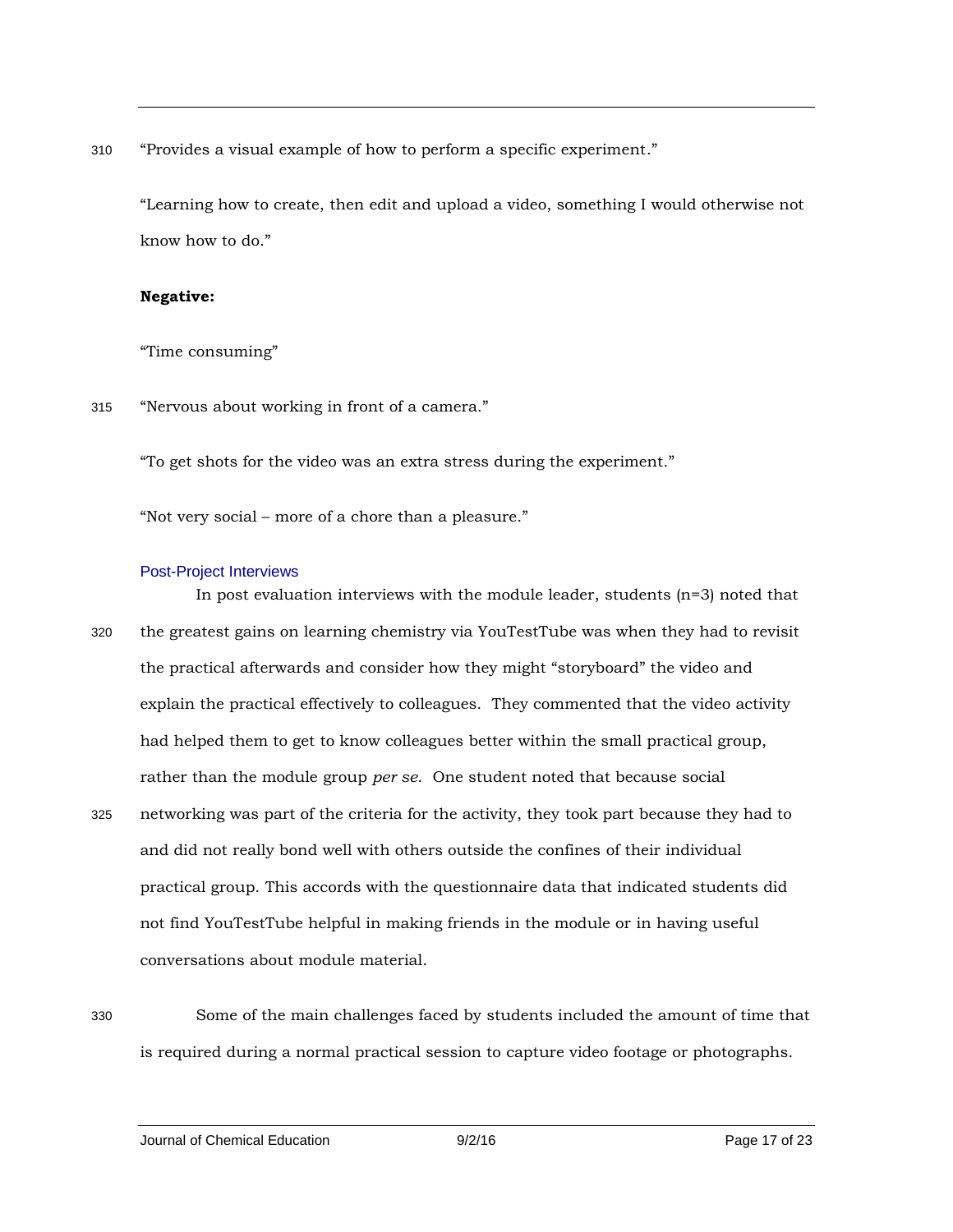Some students were using video editing tools for the first time and this presented a challenge.

The process as evaluated in the 2012/13 academic year continues to the 335 present time. However, since the 2014/15 academic year students were given an additional option of submitting short tutorial-type documentaries providing instruction on how to use individual pieces of laboratory equipment or apparatus, or performing calculations such as theoretical yield, instead of the usual video about the entire practical class. This gave students the opportunity to make a short instructional video 340 that may be of use to new students in forthcoming years of the project.

## **DISCUSSION**

The process of asking students to create, produce and share digital video adds a further dimension to the learning experience not widely employed in the traditional 345 higher educational context. It facilitates reflection by encouraging students to revisit their own and their colleagues' mini-documentaries; however as evidenced in our study students view the process with varying degrees of enthusiasm. We contend that the use of video documentaries are valuable as students are compelled to express their findings and details of an experiment in an engaging manner, having to articulate concepts and 350 practices in a way that can be readily communicated to peers and academic staff. While students see this as a time consuming task, it adds value to their early tertiary education experience by providing new skills and an opportunity for teamwork. Our findings agree with work by Litchfield et al that involving students in the production of

355 communication, understanding and skills $25$ .

digital video learning resources enhances experience in peer learning, teamwork and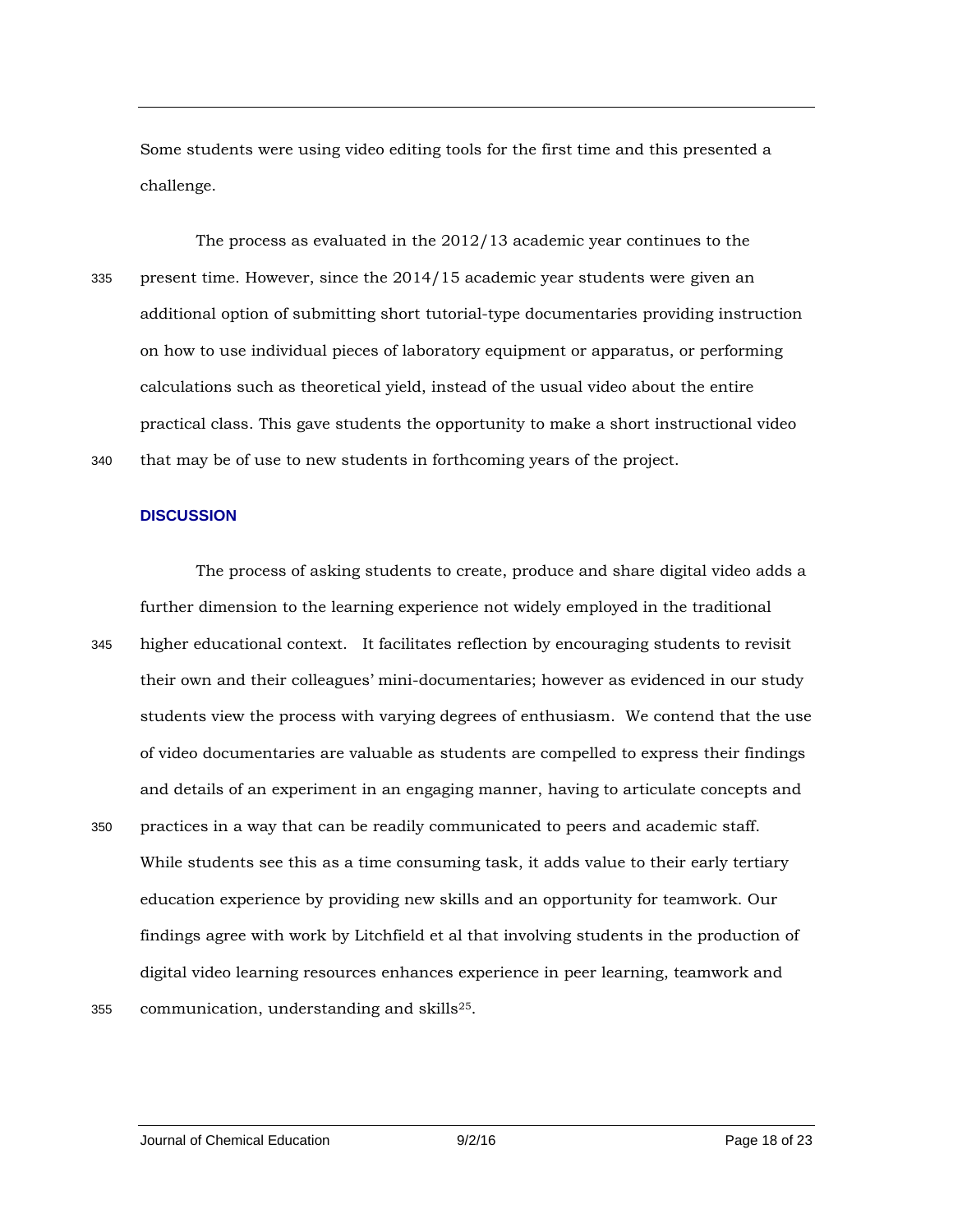In our study many students were happy to avail of the benefits afforded by viewing videos of practical experiments made by colleagues in previous years, and thereby having a preview of the practical to be undertaken. While there was a level of reluctance on the part of some to make a video, others reported that meeting as a small 360 group to edit and produce the final video was where the main learning gains were achieved. In this setting they had to decide on a format and storyboard for the video and this helped with the process of communicating findings in a clear and coherent manner.

Social networking on the YouTestTube site (making friends, rating and 365 commenting on videos) was part of the assessed criteria but students commented that they took part in this aspect only because they were asked to; social networking on YouTestTube.com did not happen organically and certainly did not continue when the module ended. Students see social networking sites such as Facebook as their "social space" and as reported by Madge et al they consider such sites should be used

- 370 primarily for social reasons and not for formal teaching purposes  $26$ . We have shown that by developing a platform quite separate from the accepted Facebook and Twitter sites, students were uneasy about posting negative comments on their colleagues' work and therefore most comments were social and encouraging in nature. That said, the YouTestTube site has now grown into a large repository of student-generated videos
- 375 that demonstrate the utility of social media to support and enhance the learning experience, even if social networking does not flourish there naturally.

#### **CONCLUSION**

Whilst one of the themes of the project was to promote reflection around laboratory experience, only a small number of students cited this as a skill learnt within 380 the module. Additionally, the social networking aspect was not perceived as useful by

Journal of Chemical Education 9/2/16 Page 19 of 23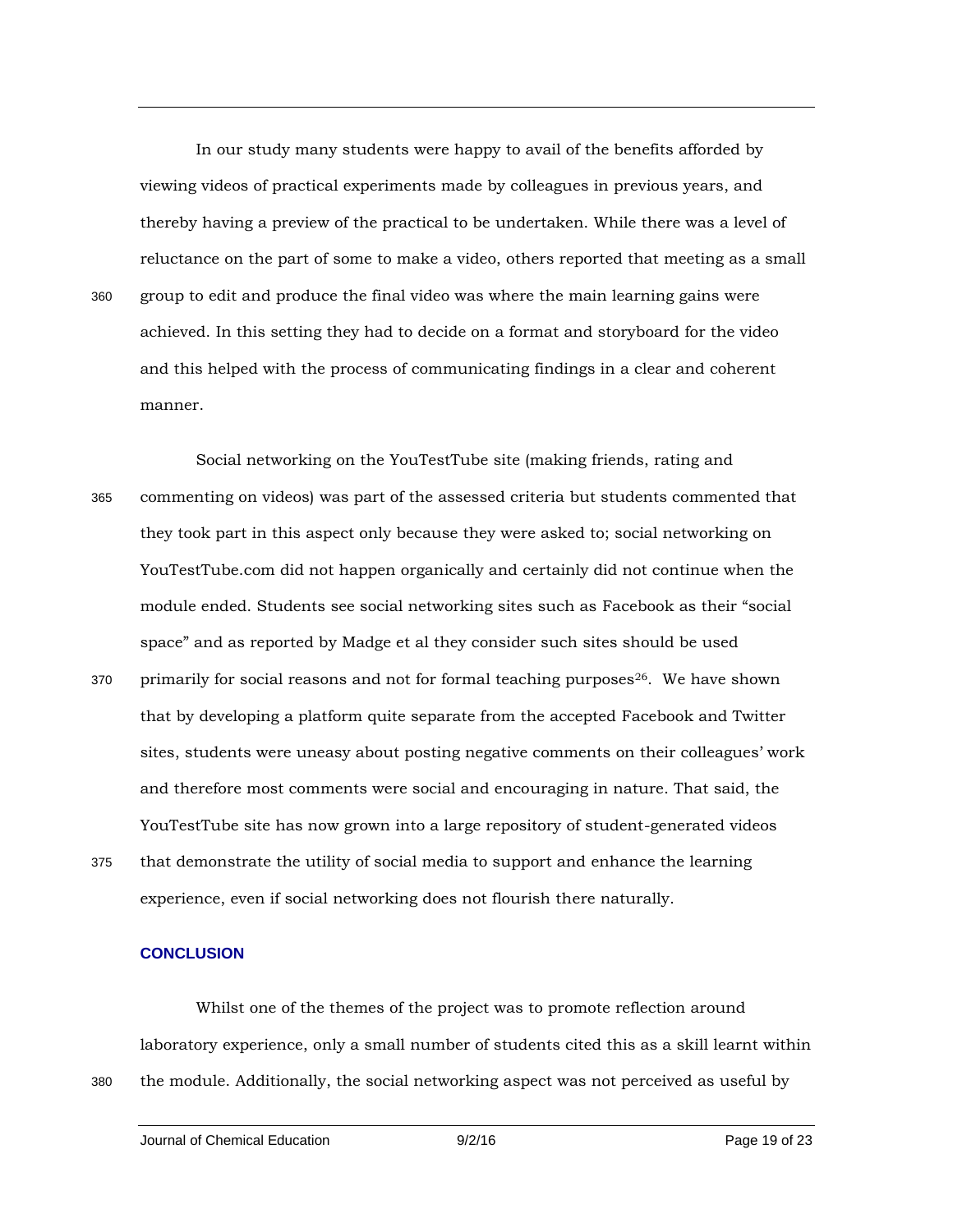many of the students in helping them to "make friends". It was however realized that the project has many positive attributes such as social function at the micro-group level, engaged learning and use of reflective practice to both inform current understanding and future work. The project also provided students with an

385 opportunity to develop their digital skills in creating and sharing video learning materials that could be of benefit to future students on their course of study. This in turn enhanced their experience of communicating scientific findings through social media.

A limitation of the project is that students self-reported their learning gains from 390 using YouTestTube. Therefore a more rigorous study of learning gain due to this activity could be a focus for the future, but is beyond the scope of the present study.

#### Sustainability and Transferability

Our practice has been fully embedded into the practical classes for the introductory chemistry module and the process ran successfully for the academic years 395 2008/09 until the present (2015/16). Resource costs initially centered on the procurement of cameras and the configuration of the web server used to host videos, however with the infrastructure in place the project operates efficiently from year to year. Costs associated with webservers may be avoided by using online video sharing sites such as YouTube, so long as all local regulations with regard to posting student 400 material on third-party websites are adhered to.

While we retain a small stock of cameras, increasingly students have opted to use their own cameras or phones to capture video or still images. This has therefore reduced the resource implication for the project significantly. With mobile devices now ubiquitous within the student body in academia, user-owned devices represent a great

Journal of Chemical Education 9/2/16 Page 20 of 23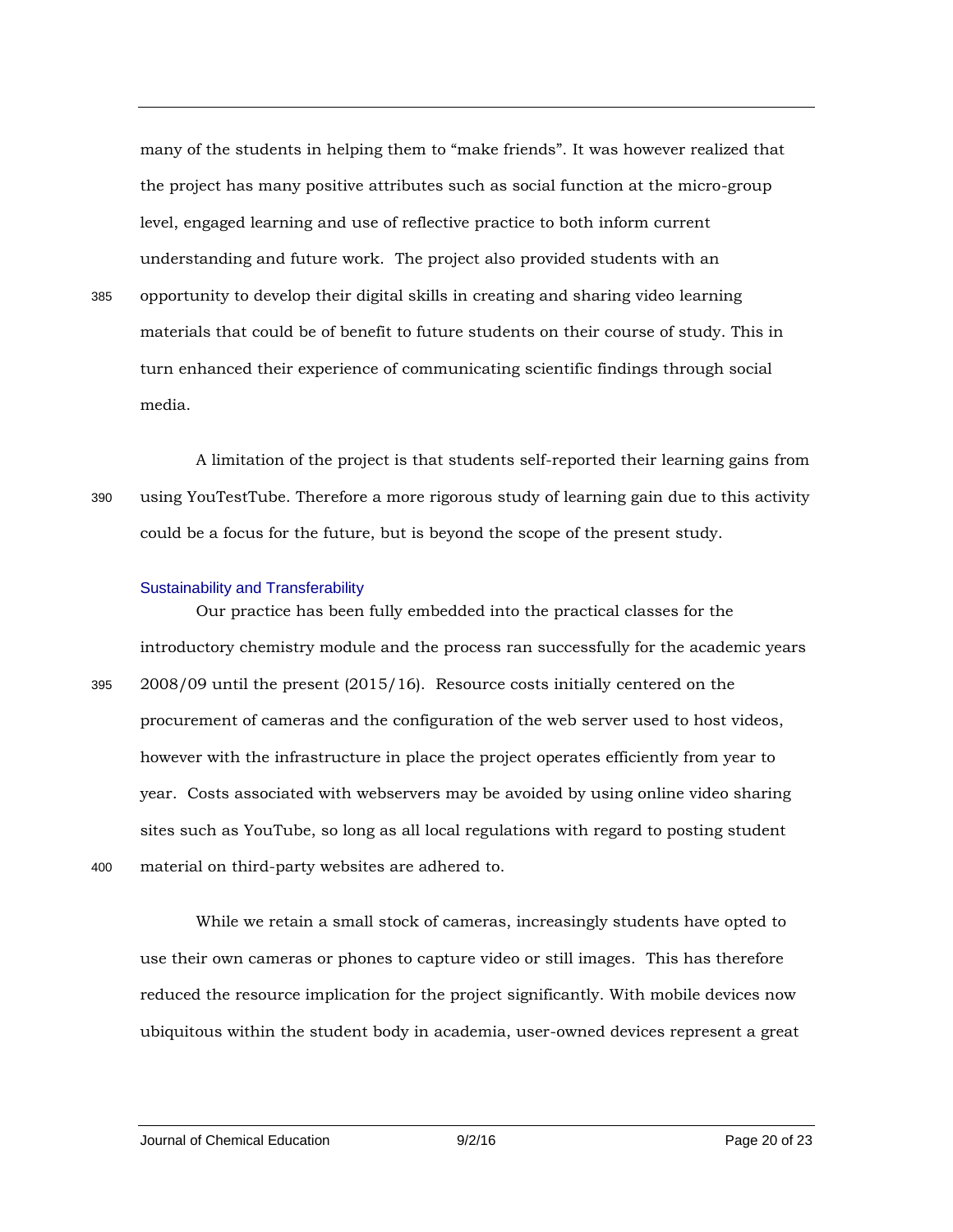405 potential in utilizing technology for learning<sup>27-28</sup>. Additionally, students are generally  $au$ *fait* with their own mobile device and therefore do not require further training.

While the YouTestTube project was initially piloted in a science setting, the process could be readily transferred to other disciplines. Video sharing on social media sites provides a collaborative environment which engenders peer learning and the

410 sharing of resources. It could be effectively used in distance learning courses, for example, or for students on placement and the social network function could allow for peer assessment of presentations or debates.

# **ACCESS TO RESOURCES**

While the YouTestTube.com site is closed to outside access, interested practitioners who 415 wish to view a "demo" area of the site with representative video content should email the corresponding author  $(s.mcclean@ulster.ac.uk)$  from their institutional email account, with a request to access. The authors reserve the right to withdraw this offer at any time.

#### **ASSOCIATED CONTENT**

420 The list of "Frequently Asked Questions" we provide to students is made available to interested practitioners. (File: FAQ-Questions-About-Video.pdf)

# **AUTHOR INFORMATION** Corresponding Author \*E-mail: s.mcclean@ulster.ac.uk

#### 425 **ACKNOWLEDGEMENTS**

This project was funded initially by a STAR Fellowship from Ulster University and by the JISC TechDiS HEAT3 scheme. Additional support was provided by the School of Biomedical Sciences at Ulster University. We gratefully acknowledge the support of Computing Officer Olivier Riché for website configuration and Sharon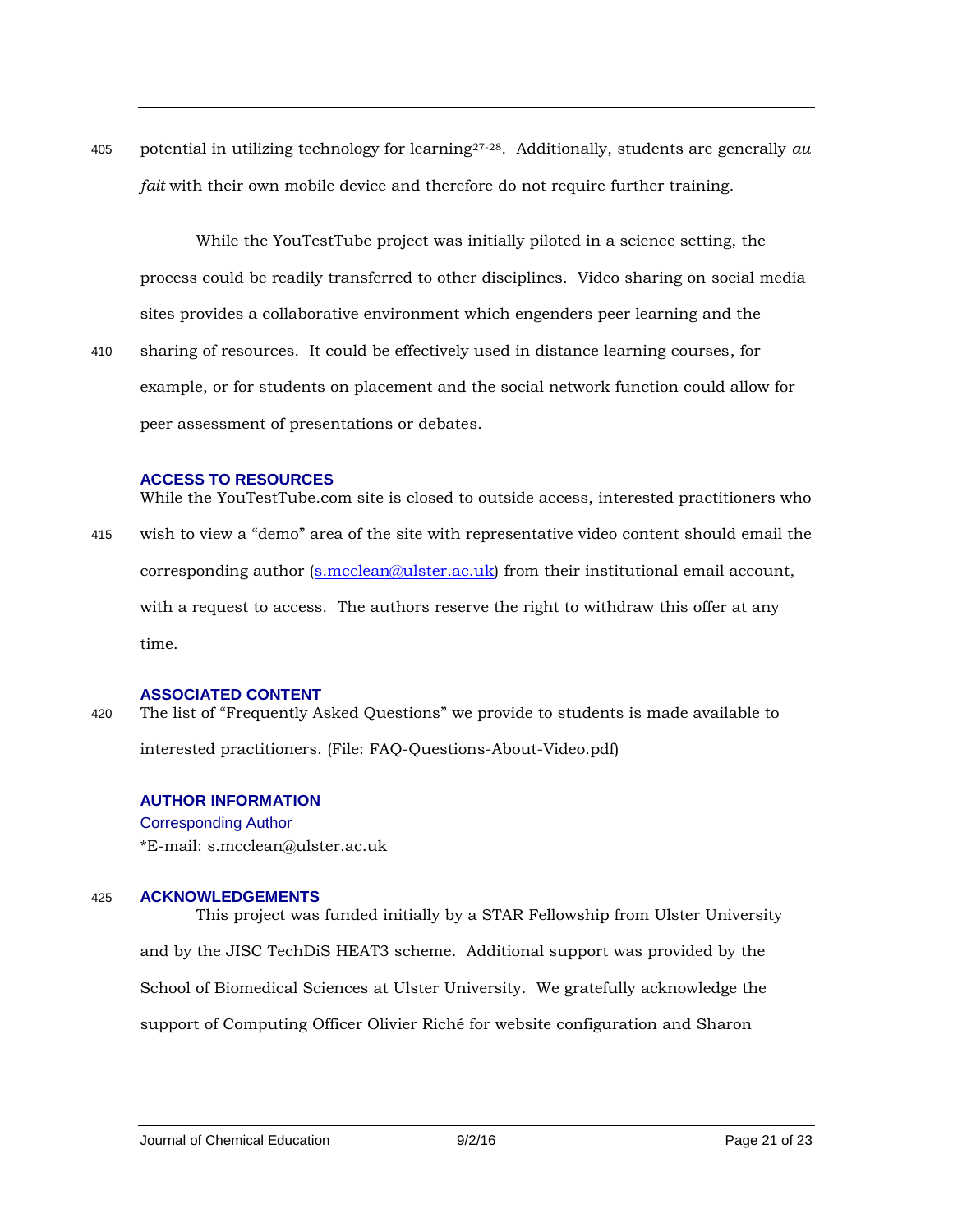430 Malcolm for graphic design. Jason Morgan is thanked for input on video editing and Nigel McDowell for photography used in the abstract graphic.

## **REFERENCES**

435 1. Jones, T.; Cuthrell, K. YouTube: Educational Potentials and Pitfalls. *Computers in the Schools* **2011,** *28*, 75.

- 2. Journal of Visualized Experiments http://www.jove.com (accessed Jul 2016).
- 3. DNATube http://www.dnatube.com (accessed Jul 2016).
- 4. Choi, H. J.; Johnson, S. D. The Effect of Context-Based Video Instruction on Learning 440 and Motivation in Online Courses. *American Journal of Distance Education* **2005,** *19*, 215.
	- 5. Jonassen, D. H.; Peck, K. L.; Wilson, B. G. *Learning with Technology: A Constructivist Perspective*; Prentice Hall.: Upper Saddle River, New Jersey, USA, 1999.
- 6. Hilton, G. Rehearsing for an audience: students learning science through video 445 production. *International Journal of Innovation and Learning* **2011,** *9*, 311-324.
	- 7. Wright, G. A. *Improving Teacher Performance using an Enhanced Digital Video Reflection Technique*; Springer: New York; 233 Spring Street, New York, NY 10013, United States, 2010.
- 8. O'Donoghue, M.; Cochrane, T. A. The role of live video capture production in the 450 development of student communication skills. *Learn. Media Technol.* **2010,** *35*, 323-335.
	- 9. Berk, R. A. Multimedia Teaching with Video Clips: TV, Movies, YouTube, and mtvU in the College Classroom. *International Journal of Technology in Teaching and Learning* **2009,** *5*, 1-21.
- 9. Skiba, D. J. Nursing Education 2.0: YouTubeTM. *Nursing Education Perspectives* **2007,**  455 *28*, 100-102.
	- 10. Agazio, J.; Buckley, K. M. An Untapped Resource: Using YouTube in Nursing Education. *Nurse Educ.* **2009,** *34*, 23-28 10.1097/01.NNE.0000343403.13234.a2.
- 11. Jung, I.; Lee, Y. YouTube acceptance by university educators and students: a crosscultural perspective. *Innovations in Education and Teaching International* **2015,** *52*, 243- 460 253.
	- 12. Smith, D. K. iTube, YouTube, WeTube: Social Media Videos in Chemistry Education and Outreach. *J. Chem. Educ.* **2014** *91*, 1594–1599
	- 13. Ryan, B. A Walk Down the Red Carpet: Students As Producers of Digital Video-based Knowledge. *Int.J.Technol.Enhanc.Learn.* **2013,** *5*, 24-41.